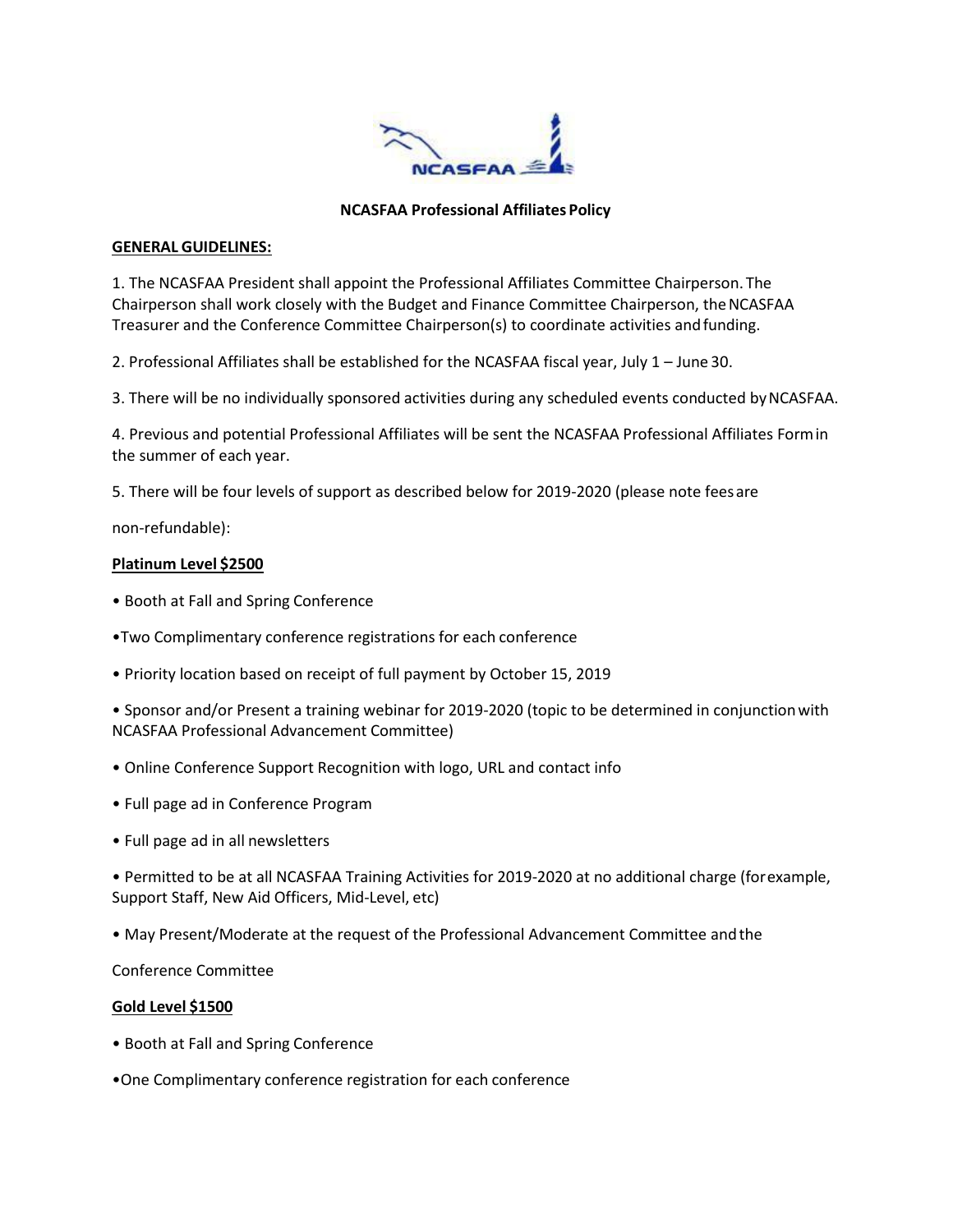- Online Conference Support Recognition with URL and contact info
- ½ page ad in Conference Program
- ½ page ad in both newsletters
- May Present/Moderate at the request of the Professional Advancement Committee andthe

Conference Committee

# **Silver Level \$1000**

- Booth at either the Fall or Spring Conference
- •One Complimentary Conference Registration in conjunction with the conference you are vending at
- Online Conference Support Recognition with contact info
- May Present/Moderate at the request of the Professional Advancement Committee andthe

## Conference Committee

## **Bronze Level \$500\***

- General Support, no booth
- Online Conference Support Recognition
- May Present/Moderate at the request of the Professional Advancement Committee andthe

# Conference Committee

(\* Professional Affiliates who choose not to exhibit may attend both conferences, but will be requiredto participate at this level as well as paying the required conference registrationfees)

6. NCASFAA membership is not required to be a Professional Affiliate. Association membershipis required to serve on any NCASFAA committee.

7. All Professional Affiliates wishing to be an Association Member of NCASFAA must pay theyearly Membership Fee as stated in Article IV, Section 2 of the NCASFAA Bylaws.

8. All Professional Affiliates wanting to attend conference sessions, meals, and all other conference functions must complete the NCASFAA Conference Registration Form and pay the NCASFAAconference registration fee if it is not included as part of the sponsorship level purchased.

9. All fees must be paid to the NCASFAA Treasurer by October 15, 2019, unless otherarrangements have been made with the Professional Affiliates Chairperson.

10. Platinum Level Professional Affiliates who pay their Fee by a priority date of October 15th, will be placed in a lottery for prime exhibit table location in the Exhibitor area during the Annual Conference.